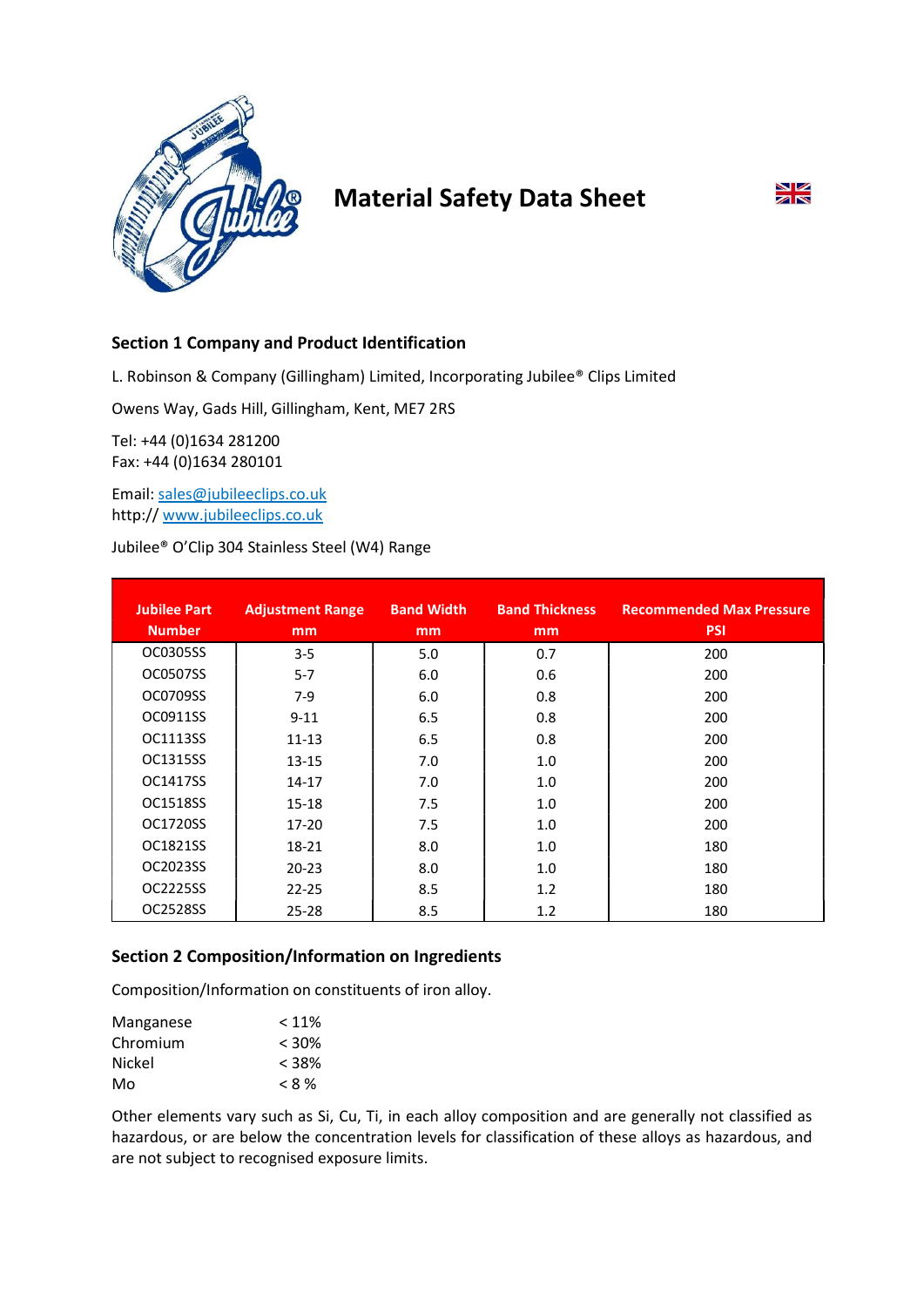## Section 3 First Aid Measures

Inhalation: There are no specific symptoms associated with steel in the product forms. Skin: There are no specific symptoms associated with steel in the product forms. Eyes: Not applicable. Ingestion: Not applicable.

## Section 4 Fire Fighting Measures

Non flammable

#### Section 5 Handling and Storage

Store in a dry area

#### Section 6 Physical and Chemical Properties

| Colour:           | Metallic grey/silver |
|-------------------|----------------------|
| Odour:            | None                 |
| Form/state:       | Solid                |
| Melting point:    | 1454 °C              |
| Max service temp: | 870 °C               |
| Min service temp: | $-196 °C$            |
| Magnetism:        | $1.008 \mu$          |
| Resistance:       | $72 \mu\Omega$       |
| Density:          | 8.03 $g/cm^{3}$      |
|                   |                      |

## Section 7 Stability and Reactivity

| Stability:                           | Stable in normal condition                                           |
|--------------------------------------|----------------------------------------------------------------------|
| Reacts with:                         | Reacts with strong acids, and hydrogen is then one of the substances |
|                                      | emitted.                                                             |
| Corrosion Resistance: NSS 1000 hours |                                                                      |

#### Section 8 Toxicological Information

Nickel is classified as a skin sensitizer however numerous patch tests have established that most stainless steels do not cause sensitization, but a few types may result in allergic skin reactions in sensitized individuals after prolonged contact.

No carcinogenic effects resulting from exposure to stainless steels have been reported, either in epidemiological studies or in tests with animals.

#### Section 9 Ecological Information

No ecological effects are known for the product as a whole.

#### Section 10 Disposal Considerations

Disposal method: Recyclable, Jubilee® O'clips 304 Stainless Steel Range are made from key raw material for the production of new Stainless steel. Steel is the world's most recycled construction material and can be recycled with retained material properties.